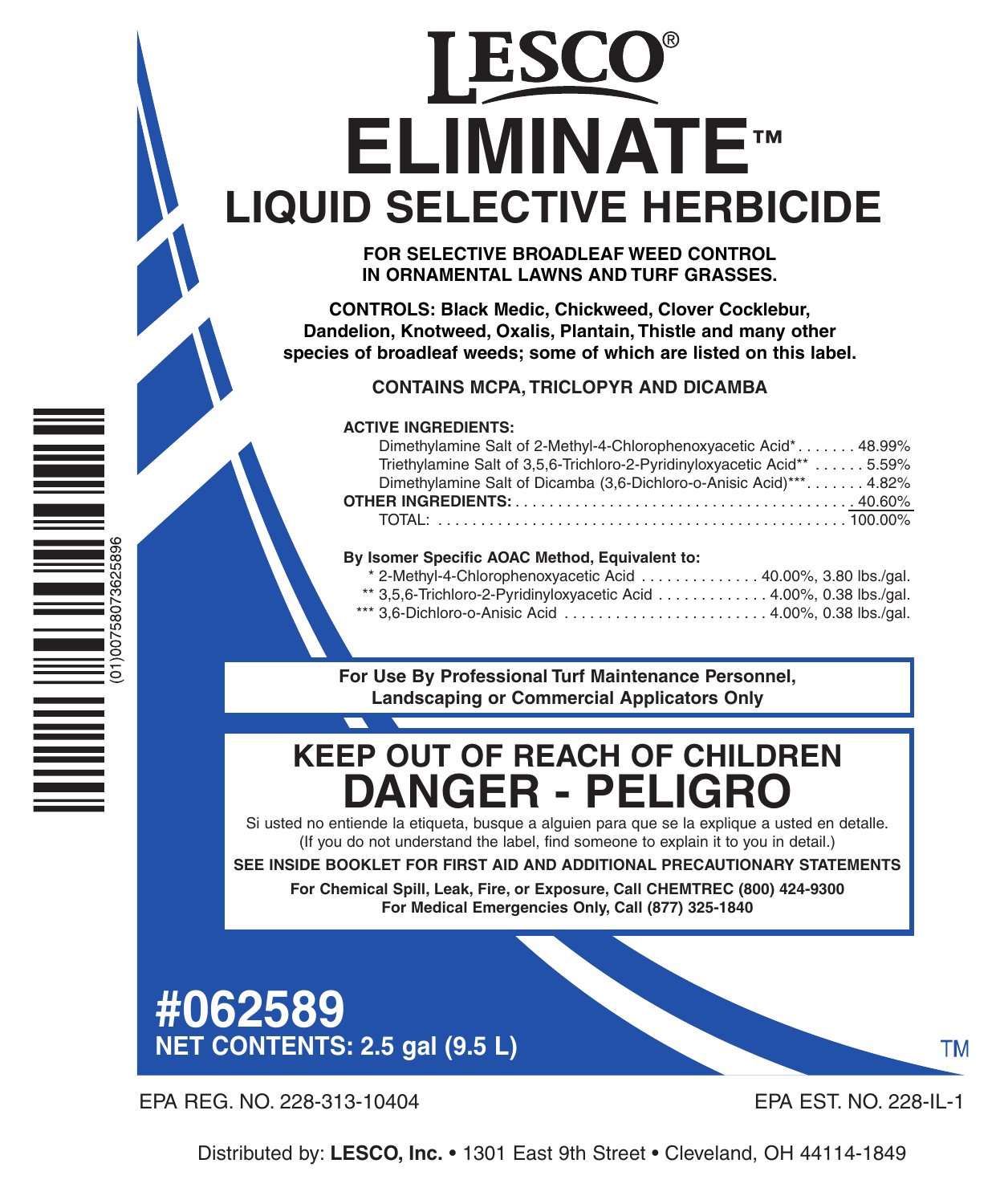#### **PRECAUTIONARY STATEMENTS HAZARDS TO HUMANS AND DOMESTIC ANIMALS DANGER - PELIGRO**

Corrosive. This concentrate causes irreversible eye damage. Harmful if swallowed or absorbed through skin. Do not get in eyes, on skin or on clothing. Wear face shield or goggles when mixing and loading this product. After product has been diluted in accordance with Directions for Use, eye protection is not required. Wash thoroughly with soap and water after handling. Remove contaminated clothing and wash before reuse. Follow manufacturer's instructions for cleaning/maintaining PPE. If no such instructions for washables, use detergent and hot water. Keep and wash PPE separately from other laundry.

#### **USER SAFETY RECOMMENDATIONS**

#### **Users Should:**

- Wash hands before eating, drinking, chewing gum, using tobacco, or using the toilet.
- Remove clothing immediately if pesticide gets inside. Then wash thoroughly and put on clean clothing.
- Remove PPE immediately after handling this product. Keep and wash protective clothing and equipment separately from other laundry.

| <b>FIRST AID</b>                                                                                                                                                                                                                   |                                                                                                                                                                                                                                                                                          |  |
|------------------------------------------------------------------------------------------------------------------------------------------------------------------------------------------------------------------------------------|------------------------------------------------------------------------------------------------------------------------------------------------------------------------------------------------------------------------------------------------------------------------------------------|--|
| <b>IF IN EYES</b>                                                                                                                                                                                                                  | • Hold eye open and rinse slowly and gently with water for 15 to 20 minutes.<br>• Remove contact lenses, if present, after the first 5 minutes, then continue rinsing eye.<br>• Call a poison control center or doctor for treatment advice.                                             |  |
| <b>IF SWALLOWED</b>                                                                                                                                                                                                                | • Call poison control center or doctor immediately for treatment advice.<br>• Have person sip a glass of water if able to swallow.<br>• Do not induce vomiting unless told to do so by the poison control center or doctor.<br>• Do not give anything by mouth to an unconscious person. |  |
| <b>IF ON SKIN</b><br><b>OR CLOTHING</b>                                                                                                                                                                                            | • Take off contaminated clothing.<br>• Rinse skin immediately with plenty of water for 15 to 20 minutes.<br>• Call a poison control center or doctor for treatment advice.                                                                                                               |  |
| <b>HOT LINE NUMBER</b><br>Have the product container or label with you when calling a poison control center or doctor, or going for<br>treatment. You may also contact 1-877-325-1840 for emergency medical treatment information. |                                                                                                                                                                                                                                                                                          |  |

#### **NOTE TO PHYSICIAN**

Probable mucosal damage may contraindicate the use of gastric lavage.

#### **ENVIRONMENTAL HAZARDS**

Drift or runoff may adversely affect nontarget plants. Do not apply directly to water, or to areas where surface water is present or to intertidal areas below the mean high water mark. When cleaning equipment, do not pour washwater on the ground; spray or drain over a large area away from wells and other water sources. Do not contaminate water when disposing of equipment washwaters. Do not apply this product through any type of irrigation system. Do not contaminate water used for irrigation or domestic purposes.

Most cases of ground water contamination involving phenoxy herbicides such as MCPA have been associated with mixing/loading and disposal sites. Caution should be exercised when handling these phenoxy pesticides at such sites to prevent contamination of groundwater supplies. Use of closed systems for mixing and transferring this pesticide will reduce the probability of spills. Placement of the mixing/loading equipment on an impervious pad to contain spills will help prevent groundwater contamination.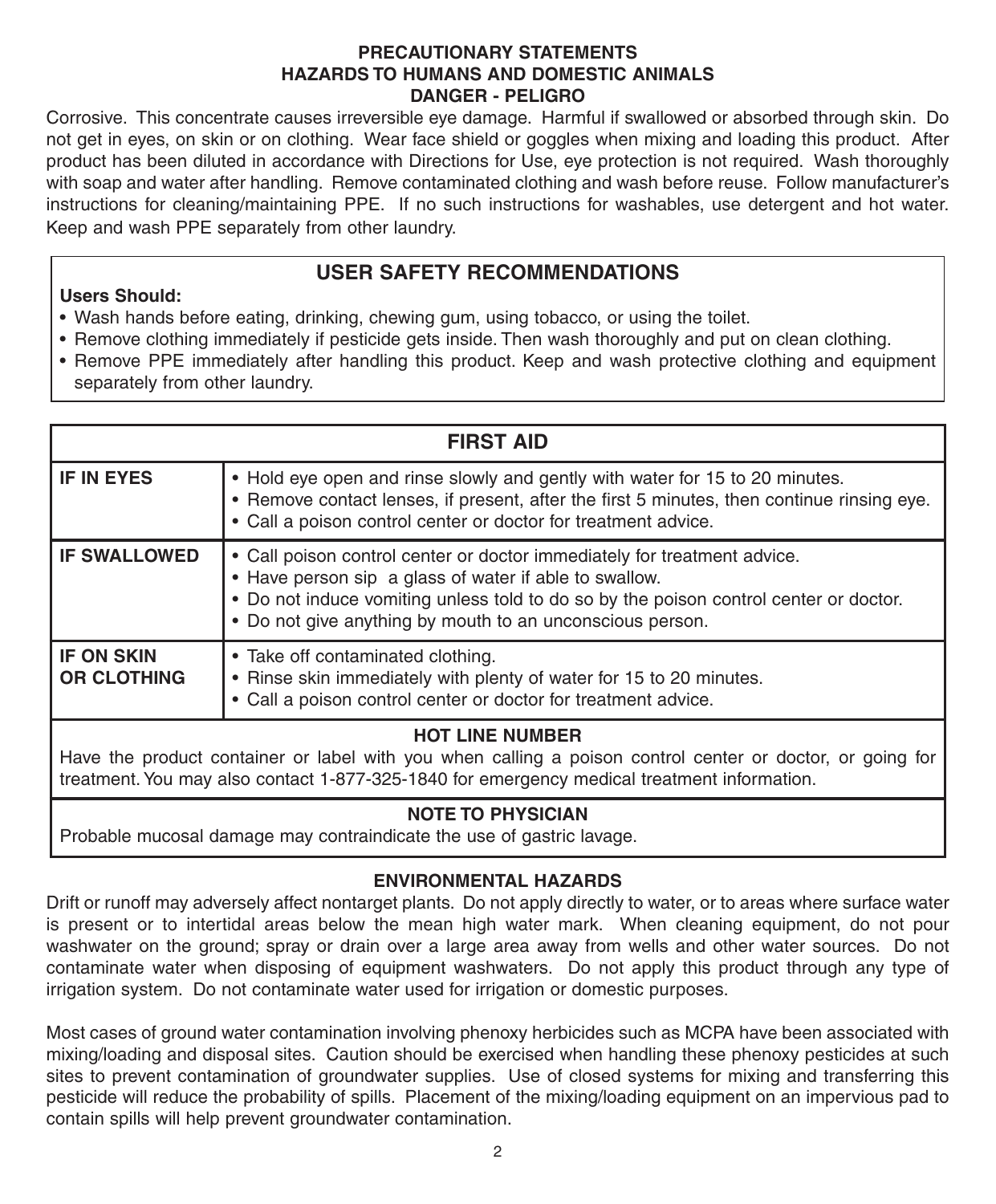#### **DIRECTIONS FOR USE**

It is a violation of Federal law to use this product in a manner inconsistent with its labeling.

This product is for use on Ornamental Turf Lawns (Residential, Industrial and Institutional), Parks, Cemeteries, Athletic Fields and Golf Courses (Fairways, Aprons, Tees\* and Roughs) and similar turf areas. Not for use on turf being grown for resale or other commercial use as sod, or for commercial seed production or for research purposes. \*Excluding Bentgrass Tees.

**Entry Restrictions:** Do not allow people or pets to enter treated area until sprays have dried.

**Application Restrictions:** Avoid contact with eyes, skin, or clothing during and after application. Do not apply this product in a way that will contact any person or pet, either directly or through drift. Keep people and pets out of the area during application. This product may cause skin sensitization reactions in some people.

#### **USE PRECAUTIONS**

Avoid drift of spray mist to vegetables, flowers, ornamental plants, shrubs, trees and other desirable plants. Do not pour spray solutions near desirable plants. Do not use on Carpetgrass, Dichondra, nor on lawns or turf where desirable clovers are present. Avoid fine mists. Use lawn type sprayer with coarse spray as wind drift is less likely. Avoid contact with exposed feeder roots of ornamentals and trees. Maximum control of weeds will be obtained from spring or early fall applications when weeds are actively growing. Use the higher rate for hard-to-control weeds. Do not exceed specified dosages for any area; be particularly careful within the dripline of tree and other ornamental species. Do not apply to newly seeded grasses until well established. Avoid broadcast applications when air temperature exceeds 90 degrees. When using small, spot treatment applications in temperature over 90 degrees, turf injury may occur.

When treating Carpetgrass and St. Augustine grass, avoid broadcast applications when air temperature exceeds 80 degrees. When air temperatures exceed 80 degrees, limit application to spot treatment only.

Avoid application to Centipede or St. Augustine grasses unless turf injury can be tolerated. The suitable use of this product on non-recommended turf species may be determined by treating a small area at any rate/acre which does not exceed 3 pints/acre. Prior to treatment of larger areas, the treated area should be observed for any sign of turf injury for a period of 30 days of normal growing conditions to determine the phytotoxicity and efficacy to the treated area. The user assumes the responsibility for any plant damage or other liability resulting from the use of this product on species not recommended on this label.

**For optimum results:** (1) avoid applying during excessively dry or hot periods unless irrigation is used; (2) turf should not be mowed 1 to 2 days before and following application; (3) reseed no sooner than 3 to 4 weeks after application of this product. Adding oil, wetting agent, or other surfactant to the spray may be used to increase effectiveness on weeds but doing so may reduce selectivity to turf resulting in turf damage. Clean and rinse spray equipment using soap or detergent and water, and rinse thoroughly before reuse for other sprays.

|                        | weedd controlled   |            |                  |
|------------------------|--------------------|------------|------------------|
| Alfalfa                | Bracken fern       | Carpetweed | Cornflower       |
| Amaranth               | <b>Broomweed</b>   | Catnip     | Cornspeedwell    |
| Aster                  | <b>Buckhorn</b>    | Catsear    | Croton           |
| Beadstraw              | <b>Buckwheat</b>   | Chamise    | Daisy            |
| Bedstraw               | <b>Buffalobur</b>  | Chamomile  | Dandelion        |
| Beggartick             | <b>Burclover</b>   | Chickweed  | Dock             |
| Beggarweed             | <b>Burcucumber</b> | Chicory    | Dog fennel       |
| Bindweed               | <b>Burdock</b>     | Cinquefoil | Dragonhead mint  |
| Bitter sneezeweed      | <b>Bursage</b>     | Clover     | Evening primrose |
| Black medic            | <b>Buttercup</b>   | Cocklebur  | Field pennycress |
| <b>Bladder campton</b> | Canada thistle     | Coffeeweed | Fleabane         |
|                        |                    |            |                  |

### **WEEDS CONTROLLED**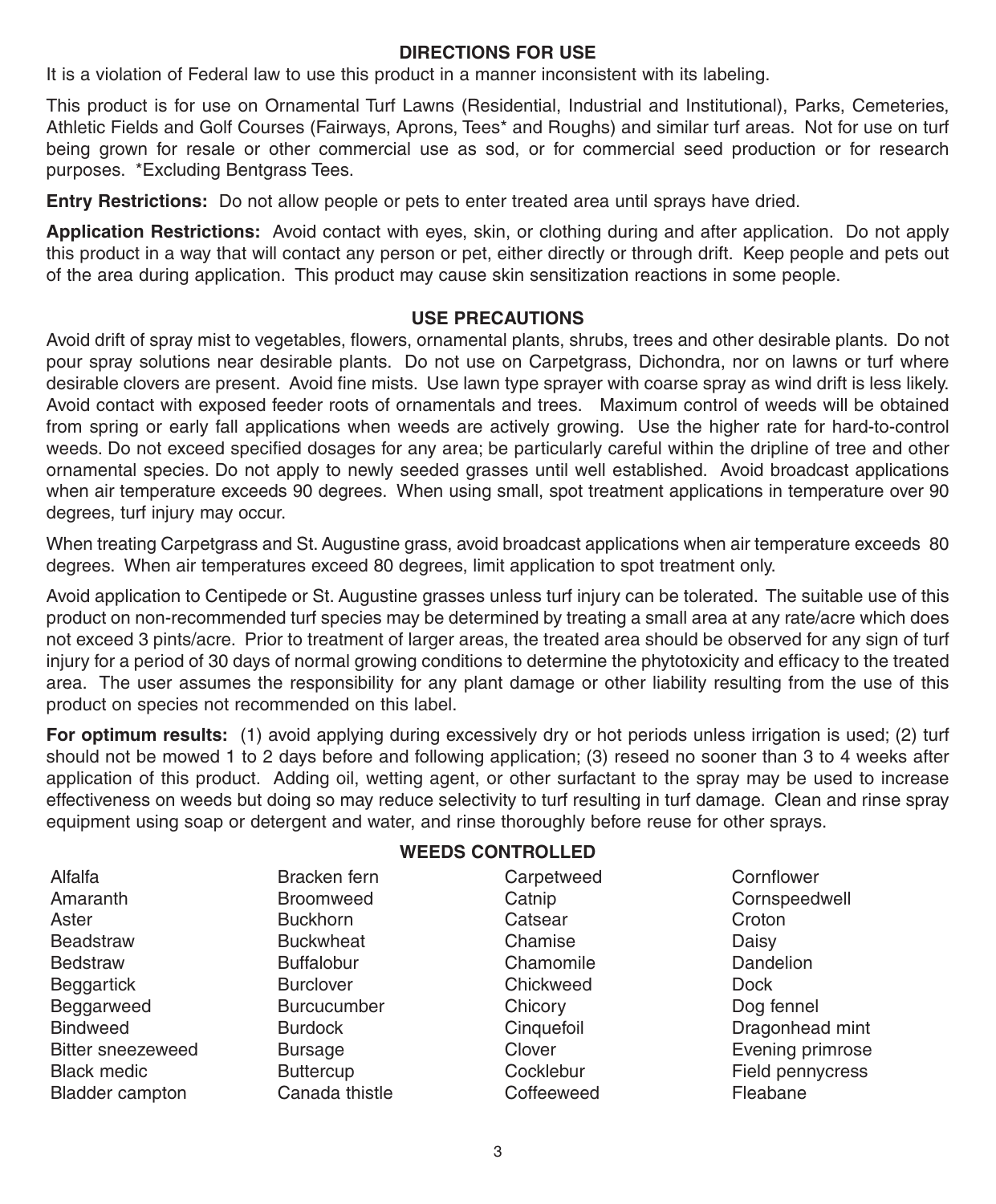#### **WEEDS CONTROLLED (continued)**

Florida pusley **Frenchweed** Galinsoga Geranium Goatsbeard Goldenrod Goosefoot Gromwell Ground ivy Halfshrub sundrop Hawkweed Healall Heartleaf drymary Hemp sesbania Hempnettle Henbit Horsenettle Horseweed Ironweed Jerusalem artichoke Jimsonweed Knapweed Knapwood Knawel Knotweed Kochia Ladysthumb Lambsquarter

Lespedeza Little starwort Mallow Marc's Tail Marshelder **Matchweed** Mayweed Milkweed **Morningglory** Mustard Nightflowering catchfly **Nightshade** Oxalis(Stricta and corniculata) Parsley-piert Pennywort Peppergrass Pepperweed Piaweed Plantain Poison hemlock Poison ivy Poison oak Pokeweed Poorioe Prickly sida Prickly lettuce Puncturevine

Purslane Ragweed Red sorrel Red clover Redvine Redstem Rubberweed Sheep sorrel **Shepherdspurse Sicklepod** Smartweed Snakeweed **Sowthistle Speedwell Spiderwort** Spikeweed Spurge Spurry Spurweed **Starbur** Stinging nettle **Stitchwort** Stinkweed Sumpweed Sunflower Tansy ragwort Teasel Teaweed

Texas blueweed Thistle Toadflax **Trumpetcreeper Velvetleaf** Veronica Vetch **Waterhemlock** Waterhemp Whitebrush Wild violet Wild radish Wild onion Wild aster Wild carrot Wild lettuce Wild garlic Wild geranium Wood sorrel **Wormwood** Yankeeweed Yarrow Yellow starthistle Yellow rocket and many other broadleaf weeds.

#### **ORNAMENTAL LAWNS AND TURF**

Apply this product at the rate of 2 to 3 pints in 20 to 240 gallons of water per acre (0.73 to 1.10 fluid ounces in 0.5 to 5.5 gallons of water per 1,000 square feet) to control weeds growing in turf grasses planted to Bluegrass, Fescue, Rye, Bent (excluding golf course greens and tees), Bahia, Bermuda and Zoysia.

**Herbi™ Controlled Droplet Applicator:** Add 1-1/2 to 2-1/4 pints of this product to the 5 pint Herbi bottle, then fill with water to make 5 pints of mixture or substitute 1/2 pint of a surfactant for water while agitating the solution.

While walking at approximately 1 pace (3 feet) per second, spray entire contents over 33,000 square feet (3/4 of an acre). Do not overlap (double coverage) at edge of spray patterns. Reduced rates (use 1/2 of rate shown above) of this product must be applied when grass is stressed from heat, drought, etc.

**Controlled Droplet Applicators - (CDA), Atomizers, and Spinning Disk Applicators:** Use this product at the rate of 2 to 3 pints per acre (0.73 to 1.10 fluid ounces per 1,000 square feet) in sufficient water to assure coverage (1 to 4 gallons of water per acre is normal for this type of equipment).

**NOTE:** For all grasses (1) Do not overlap spray patterns; (2) Use reduced rates if grass is stressed from heat, drought, etc.; and (3) Follow CDA equipment spray instructions.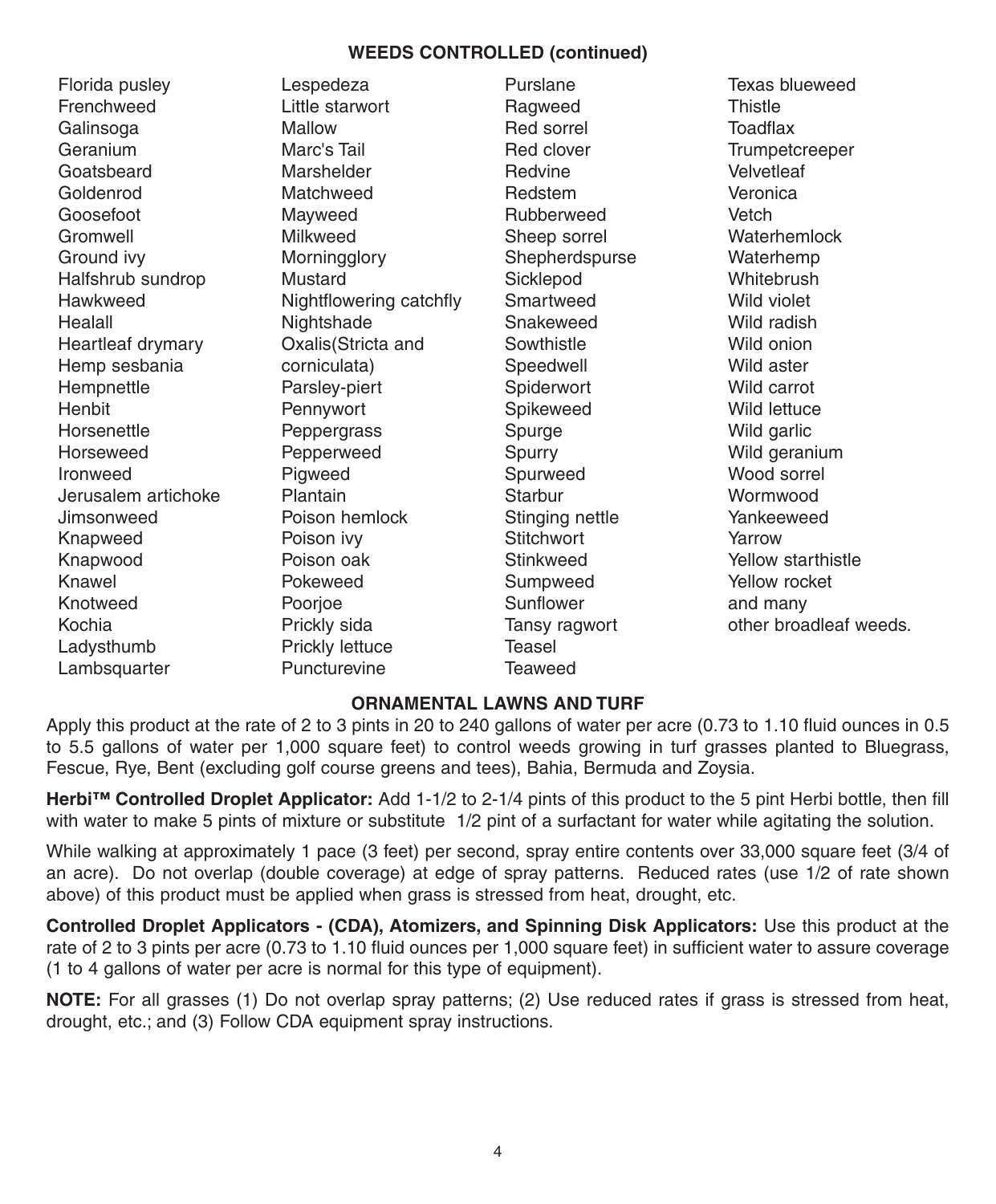#### **COMPATIBILITY**

This product can be mixed with some liquid fertilizers or liquid iron materials. Because liquid fertilizers and liquid iron differ in pH, free ammonia content, density, salt concentration and percentage of water, a compatibility test (given below) is recommended prior to mixing in the application equipment. All regulations, either State or Federal, relating to the application of liquid fertilizers or liquid iron and this product must be strictly followed. The following compatibility test should always be performed prior to full-scale mixing.

- 1. Pour 18 ounces of water into a quart jar.
- 2. Add 1 ounce of either the liquid fertilizer or liquid iron to be used.
- 3. Add 1 ounce of this product.
- 4. Close jar and shake well.
- 5. Watch the mixture for several seconds after shaking and check again after 30 minutes.
- 6. If the mixture does not show signs of separating, the combination may be used. If the mixture foams excessively, gels, separates or gets very thick, do not combine for field application.
- 7. Compatibility may be improved by the use of a compatibility agent. Some suggested compatibility agents to try are Kalo Laboratories Complex, Hopkins Chemical's Unite, Farm Chemicals Inc.'s Compat, Harcros Chemicals' T-Mulz 734-2, Rigo Company's Rigo Compatibility Agent, Witco Chemical's Sponto 168D, Amoco Oil's Amoco Spray Mate and Universal Co-op.'s Chem-Link. These agents are all used in the same manner. Follow the previously outlined test procedures and add 1/6 ounce of the compatibility agent between steps (the compatibility agent must be added to the fertilizer or iron before adding this product).
- 8. If the mixture does not separate, gel, foam or get very thick, it may be used for field application. Mix only the amount to be sprayed. Do not allow to stand overnight.

#### **STORAGE AND DISPOSAL**

Do not contaminate water, food or feed by storage or disposal.

**PESTICIDE STORAGE:** Always store pesticides in a secured warehouse or storage building. Store at temperatures above 32˚F. If allowed to freeze, remix before using. This does not alter this product. Containers should be opened in well-ventilated areas. Keep container tightly sealed when not in use. Do not stack cardboard cases more than two pallets high. Do not store near open containers of fertilizer, seed or other pesticides.

**PRODUCT DISPOSAL:** Pesticide wastes are acutely hazardous. If container is damaged or if pesticide has leaked, contain all spillage. Absorb and clean up all spilled material with granules or sand. Place in a closed labeled container for proper disposal. Improper disposal of excess pesticide, spray mixtures, or rinsate is a violation of Federal law. If these wastes cannot be disposed of by use according to label instructions, contact your State Pesticide or Environmental Control Agency, or the Hazardous Waste representative at the nearest EPA Regional Office for guidance.

**CONTAINER DISPOSAL:** Triple rinse (or equivalent). Then offer for recycling or reconditioning, or puncture and dispose of in a sanitary landfill, or by other procedures approved by State and local authorities. Plastic containers are also disposable by incineration, or if allowed by State and local authorities, by burning. If burned, stay out of smoke.

#### **CONDITION OF SALE AND LIMITATION OF WARRANTY AND LIABILITY**

**NOTICE:** Read the entire Directions for Use and Conditions of Sale and Limitation of Warranty and Liability before buying or using this product. If the terms are not acceptable, return the product at once, unopened, and the purchase price will be refunded.

The Directions for Use of this product must be followed carefully and completely. It is impossible to eliminate all risks inherently associated with the use of this product. To the extent consistent with applicable law, Buyer and/or User assume all risks of ineffectiveness or other unintended consequences or damages that may result from conditions outside or beyond the control of LESCO, Inc. including but not limited to, such factors as manner of use or application, weather or weather conditions outside the range considered normal at the application site or for the time period in which the product is applied, the, presence of other materials, incompatible products, or other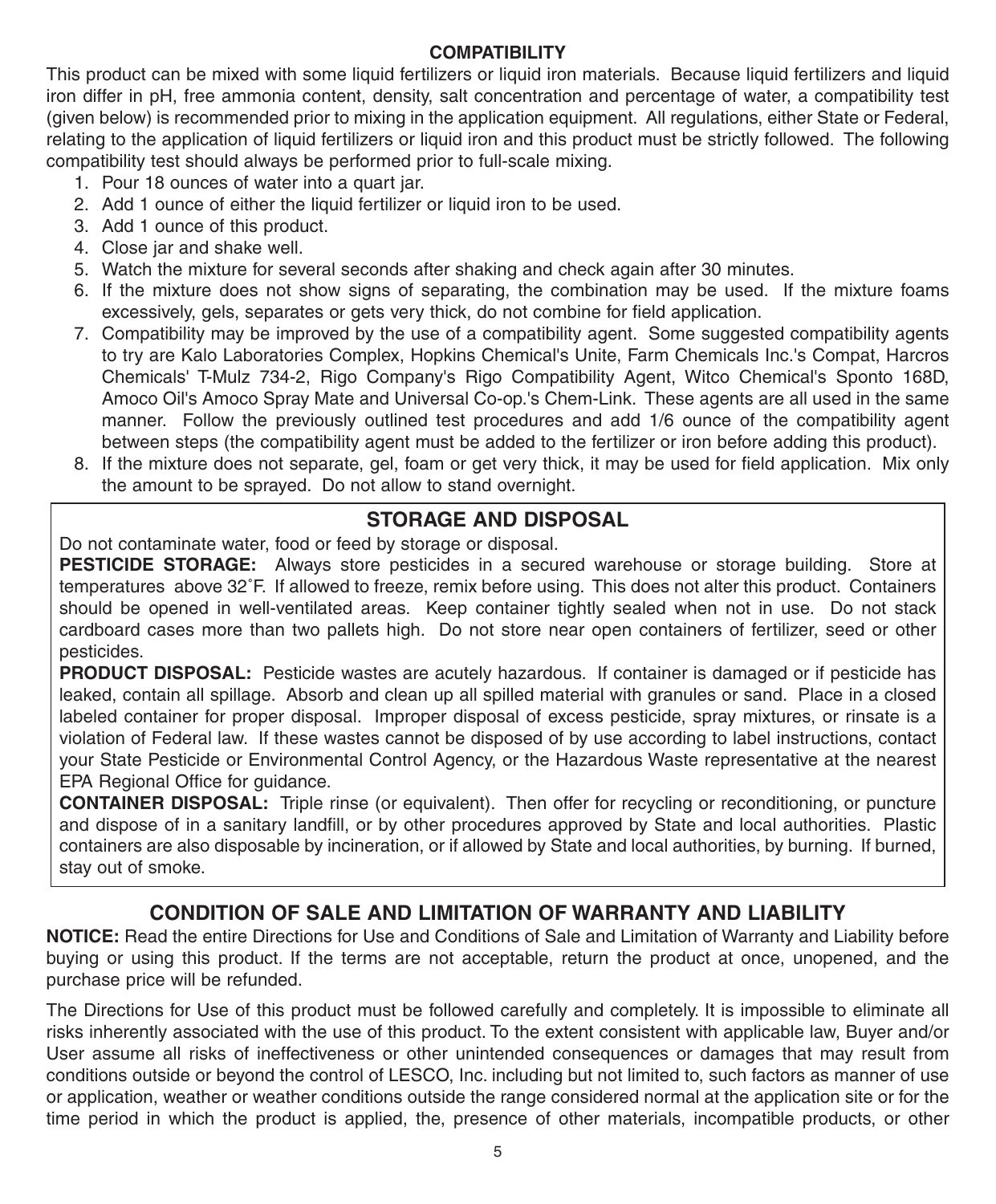influencing factors which are beyond the control of LESCO, Inc.. To the extent consistent with applicable law, all such risks shall be assumed by Buyer and/or User, and Buyer and/or User agrees to hold LESCO, Inc. harmless for any claims relating to such factors.

LESCO, Inc. warrants that this product conforms to the chemical description on the label and is reasonably fit for the purposes stated in the Directions for Use, subject to the inherent risks referred to above, when used in accordance with the Directions for Use under normal use conditions. To the extent consistent with applicable law, this warranty does not extend to the use of this product contrary to label instructions, or under abnormal conditions or under conditions not reasonably foreseeable to or beyond the control of LESCO, Inc. and Buyer and/or User assume the risk of any such use. TO THE EXTENT CONSISTENT WITH APPLICABLE LAW, LESCO, INC. MAKES NO WARRANTIES OF MERCHANTABILITY OR OF FITNESS FOR A PARTICULAR PURPOSE NOR ANY OTHER EXPRESS OR IMPLIED WARRANTY EXCEPT AS STATED ABOVE.

TO THE EXTENT CONSISTENT WITH APPLICABLE LAW, THE EXCLUSIVE REMEDY OF THE BUYER AND/OR USER AND THE EXCLUSIVE LIABILITY OF LESCO, INC. FOR ANY AND ALL CLAIMS, LOSSES, INJURIES OR DAMAGES (INCLUDING CLAIMS BASED ON BREACH OF WARRANTY, CONTRACT, NEGLIGENCE, TORT, STRICT LIABILITY OR OTHERWISE) RESULTING FROM THE USE OR HANDLING OF THIS PRODUCT, SHALL BE THE RETURN OF THE PURCHASE PRICE OF THE PRODUCT OR, AT THE ELECTION OF LESCO, INC. REPLACEMENT OF THE PRODUCT, OR IF NOT ACQUIRED BY PURCHASE, REPLACEMENT OF SUCH QUANTITY. TO THE EXTENT CONSISTENT WITH APPLICABLE LAW, IN NO EVENT SHALL LESCO, Inc., BE LIABLE FOR ANY INCIDENTAL, CONSEQUENTIAL OR SPECIAL DAMAGES.

LESCO, Inc. offers this product, and Buyer and/or User accepts it, subject to the foregoing Conditions of Sale and Limitation of Warranty and Liability, which may not be modified except by written agreement signed by a duly authorized representative of LESCO, Inc.

(RV022706N)

LESCO is a registered trademark and Eliminate and the sweeping design are trademarks of LESCO Technologies, LLC. Herbi™ is a trademark of Micron Sprayers Limited Corporation, United Kingdom.